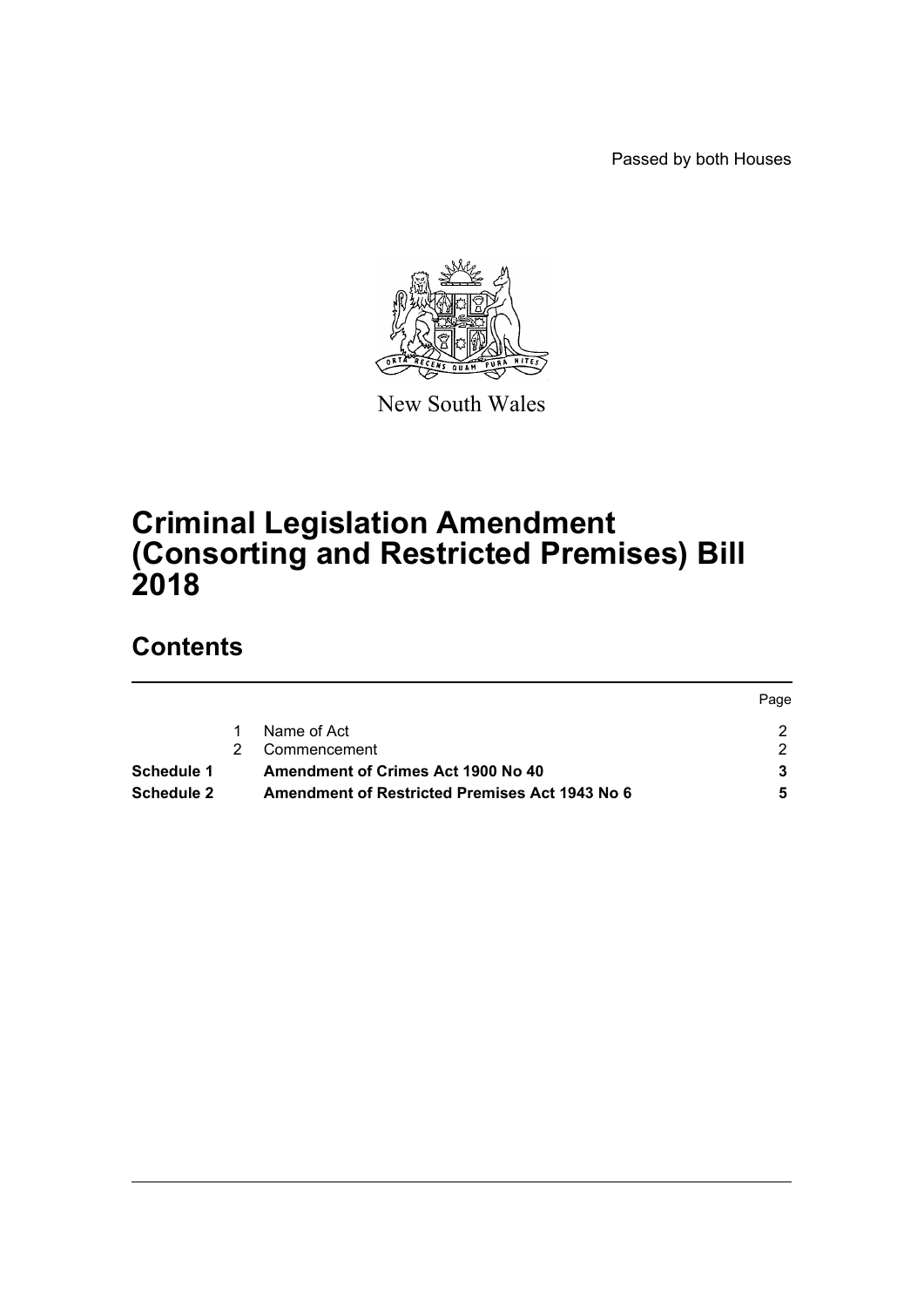*I certify that this public bill, which originated in the Legislative Assembly, has finally passed the Legislative Council and the Legislative Assembly of New South Wales.*

> *Clerk of the Legislative Assembly. Legislative Assembly, Sydney, , 2018*



New South Wales

# **Criminal Legislation Amendment (Consorting and Restricted Premises) Bill 2018**

Act No , 2018

An Act to amend the *Crimes Act 1900* and the *Restricted Premises Act 1943* as a result of certain reports by the Ombudsman; and for other purposes.

*I have examined this bill and find it to correspond in all respects with the bill as finally passed by both Houses.*

*Assistant Speaker of the Legislative Assembly.*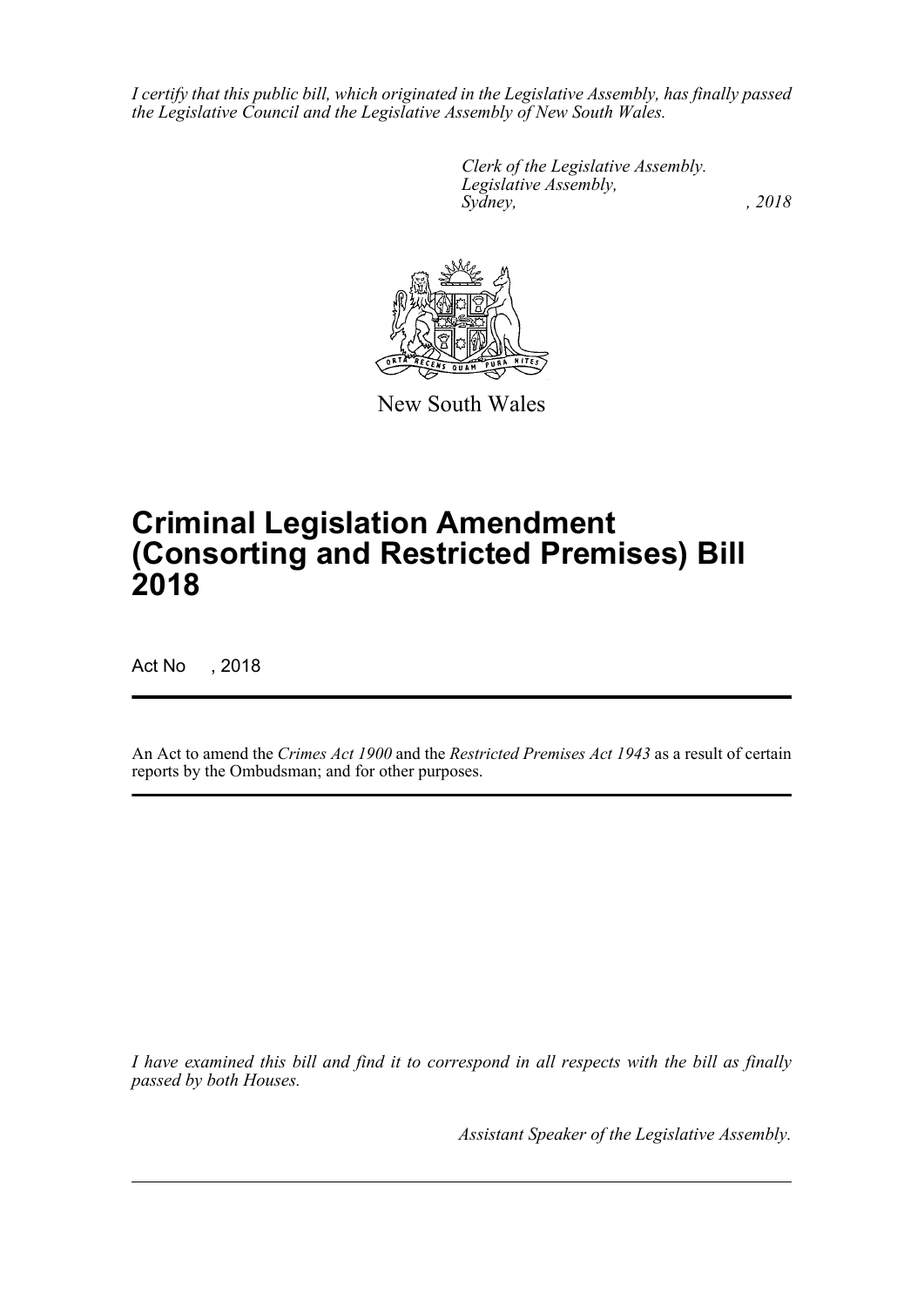Criminal Legislation Amendment (Consorting and Restricted Premises) Bill 2018 [NSW]

# <span id="page-2-0"></span>**The Legislature of New South Wales enacts:**

### **1 Name of Act**

This Act is the *Criminal Legislation Amendment (Consorting and Restricted Premises) Act 2018*.

# <span id="page-2-1"></span>**2 Commencement**

This Act commences on a day or days to be appointed by proclamation.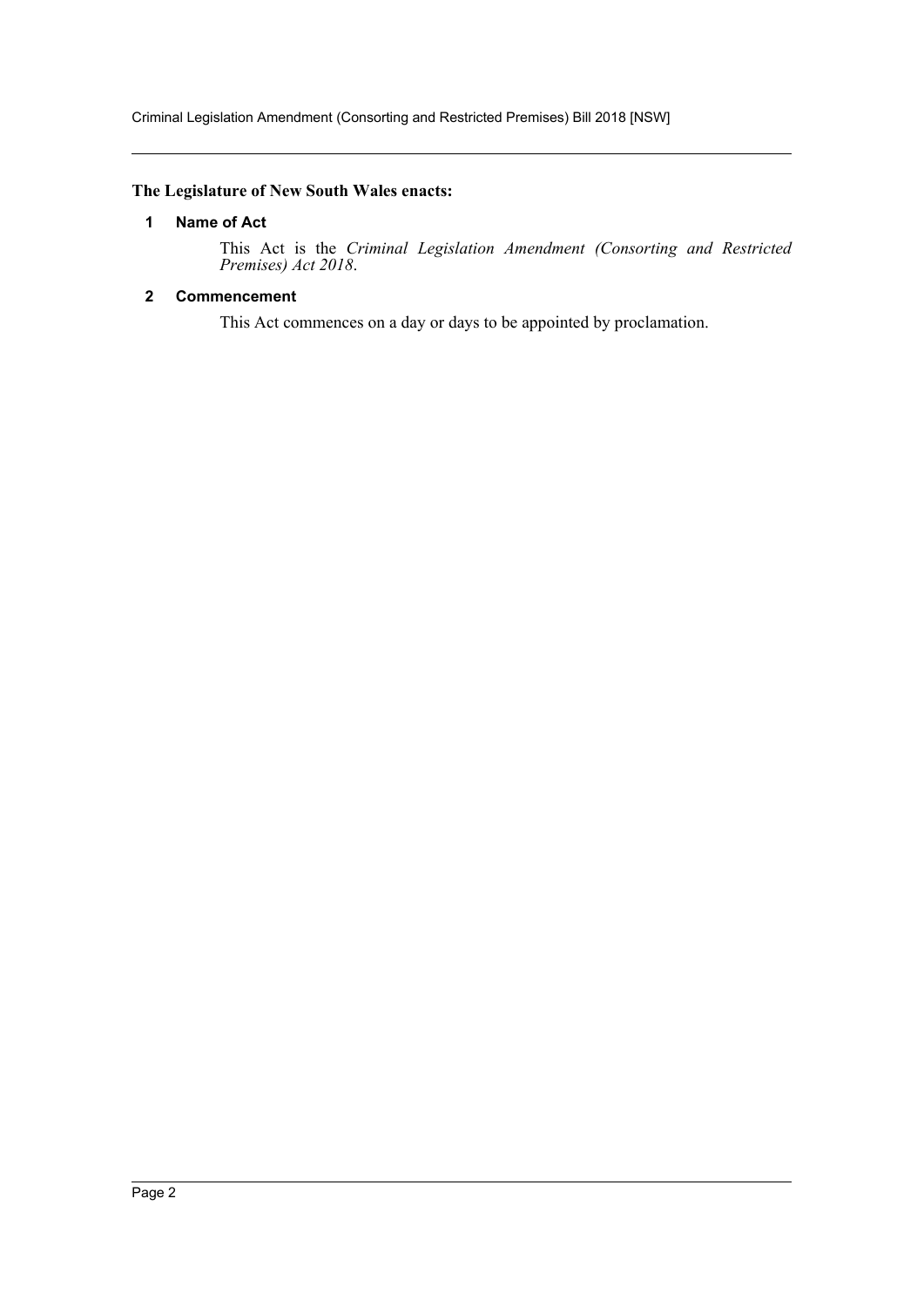# <span id="page-3-0"></span>**Schedule 1 Amendment of Crimes Act 1900 No 40**

# **[1] Section 93W Definitions**

Insert at the end of the section:

(2) For the purposes of this Division, an *indictable offence* includes an offence committed in another jurisdiction that would be an indictable offence if committed in this jurisdiction.

# **[2] Section 93X Consorting**

Insert "(other than a person under the age of 14 years)" after "person" in section 93X (1).

# **[3] Section 93X (3) and (4)**

Omit section 93X (3). Insert instead:

- (3) An *official warning* is a warning given by a police officer (orally or in writing) to the effect that:
	- (a) a certain person is a convicted offender, and
	- (b) habitually consorting with convicted offenders is an offence.
- (4) An official warning ceases to have effect for the purposes of subsection (1):
	- (a) if the warning is given to a person under the age of 18 years—6 months after the warning is given, or
	- (b) in any other case—2 years after the warning is given.

# **[4] Section 93Y Defence**

Insert "or welfare service" after "health service" in section 93Y (d).

# **[5] Section 93Y (g) and (h)**

Insert after section 93Y (f):

- (g) consorting that occurs in the course of complying with:
	- (i) an order granted by the Parole Authority, or
	- (ii) a case plan, direction or recommendation by a member of staff of Corrective Services NSW,
- (h) consorting that occurs in the course of providing transitional, crisis or emergency accommodation.

# **[6] Section 93Y (2)**

Insert at the end of section 93Y:

(2) In this section:

*family member* includes, for a defendant who is an Aboriginal person or a Torres Strait Islander, a person who is or has been part of the extended family or kin of the defendant according to the indigenous kinship system of the defendant's culture.

### *health service* means:

- (a) medical (including psychological), hospital, ambulance, paramedical, dental, community health or environmental health service, or
- (b) another service:
	- (i) relating to the maintenance or improvement of the health, or the restoration to health, of persons or the prevention of disease in, or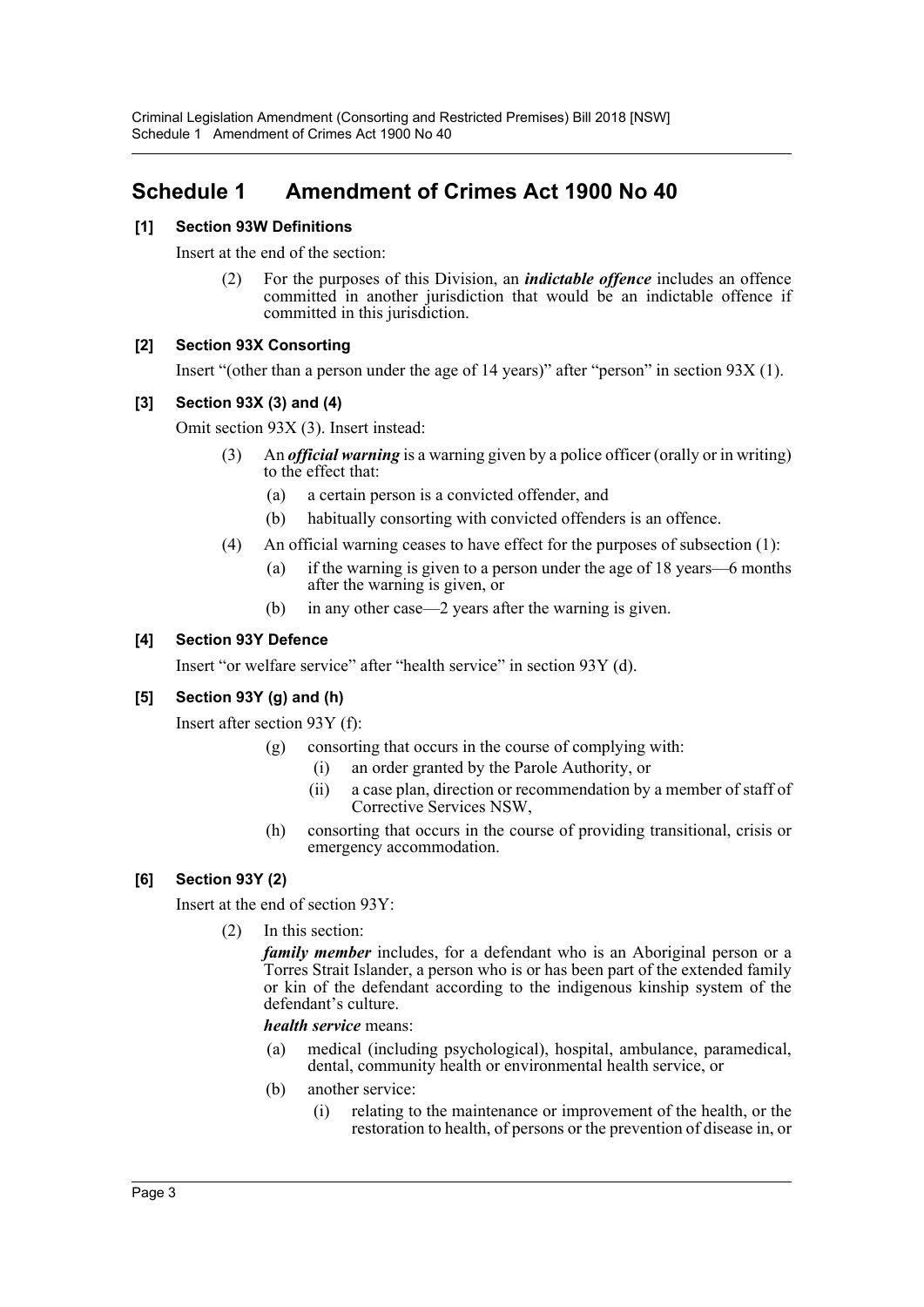injury to, persons (whether provided as a public or private service), and

(ii) that is of a class or description prescribed by the regulations.

*Parole Authority* means the State Parole Authority constituted by section 183 of the *Crimes (Administration of Sentences) Act 1999*.

*welfare service* means a service (whether provided as a public or private service) relating to the provision of:

- (a) housing, employment benefits, rental assistance or other financial assistance or family support, or
- (b) another community welfare service necessary for the promotion, protection, development and maintenance of the well-being of persons, including any rehabilitation, counselling, drug or alcohol service.

### **[7] Schedule 11 Savings and transitional provisions**

Insert at the end of the Schedule, with appropriate Part and clause numbering:

# **Part Criminal Legislation Amendment (Consorting and Restricted Premises) Act 2018**

### **Definition**

In this Part:

*amending Act* means the *Criminal Legislation Amendment (Consorting and Restricted Premises) Act 2018*.

#### **Application of amendments**

An amendment made by the amending Act applies only in respect of an offence committed, or alleged to have been committed, on or after the commencement of the amendment.

### **Savings provision for official warnings**

Section 93X, as in force immediately before its amendment by the amending Act, continues to apply to an official warning given before the commencement of that amendment as if that amendment had not been made.

#### **Review of operation of amendments made by amending Act**

- (1) The LECC is to review the operation of the amendments made by the amending Act.
- (2) The review is to be undertaken within 3 years after the commencement of this clause.
- (3) The LECC is to report to the Attorney General and the Minister for Police on the outcome of the review as soon as practicable after the review is completed.
- (4) In this clause, *LECC* means the Law Enforcement Conduct Commission constituted by section 17 of the *Law Enforcement Conduct Commission Act 2016*.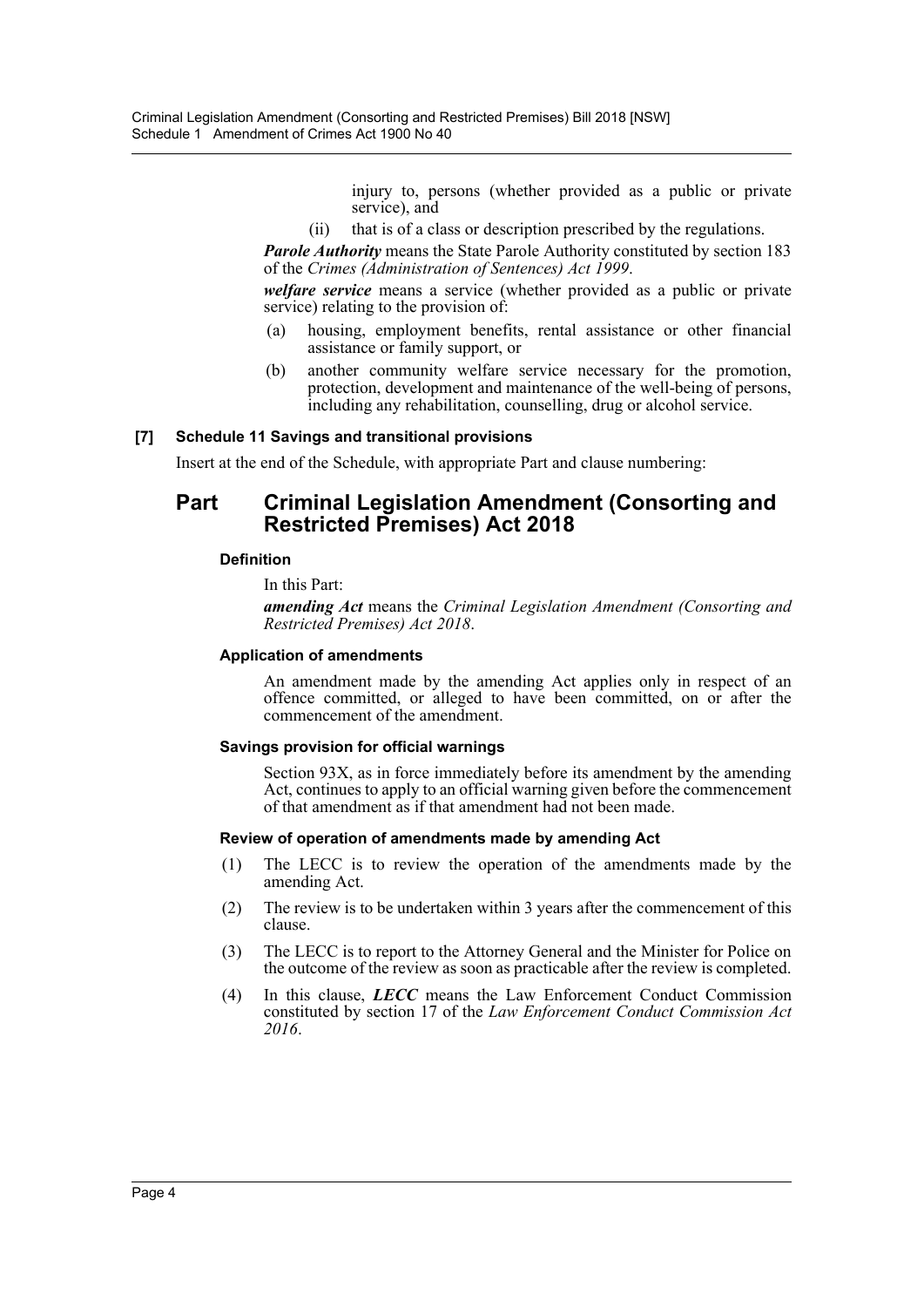# <span id="page-5-0"></span>**Schedule 2 Amendment of Restricted Premises Act 1943 No 6**

### **[1] Section 4 Rescission of declaration**

Omit section 4 (1) (a). Insert instead:

- (a) by the owner or occupier of the premises the subject of the declaration, if the Court is satisfied the conditions referred to in section 3 (1) in respect of which the declaration was made:
	- (i) have ceased for a continuous period of at least 12 months before the application is made, and
	- (ii) are unlikely to reoccur at the premises, or

### **[2] Section 4 (1A)**

Insert after section 4 (1):

(1A) For the purposes of subsection (1) (a), the burden of establishing that the conditions have ceased and are unlikely to reoccur lies on the owner or occupier of the premises.

# **[3] Section 4 (3)**

Insert after section 4 (2):

(3) An owner or occupier may not make more than one application for the rescission of a declaration in respect of the same premises within any 12 month period.

### **[4] Section 10 Entry by police**

Insert at the end of the section:

- (2) If the occupier of premises is not present when a member of the Police Force enters the premises under this section, the member must notify the occupier of the premises as soon as practicable after the entry.
- (3) Failure to notify the occupier of the premises under subsection (2) does not make the exercise of power conferred on a member of the Police Force by this section unlawful.

### **[5] Sections 13AA–13AC**

Insert after section 13:

### **13AA Power for police to give directions**

- (1) A member of the Police Force executing a search warrant under section 13 may give reasonable directions to a person on the premises to which the warrant relates.
- (2) The direction must be reasonable in the circumstances for the purpose of minimising risk to the safety of any person on the premises.
- (3) The person must not, without reasonable excuse, fail or refuse to comply with the direction.

Maximum penalty: 50 penalty units or imprisonment for 12 months, or both.

### **13AB Search of person pursuant to warrant**

A member of the Police Force executing a search warrant under section 13 may search a person on the premises to which the warrant relates if the